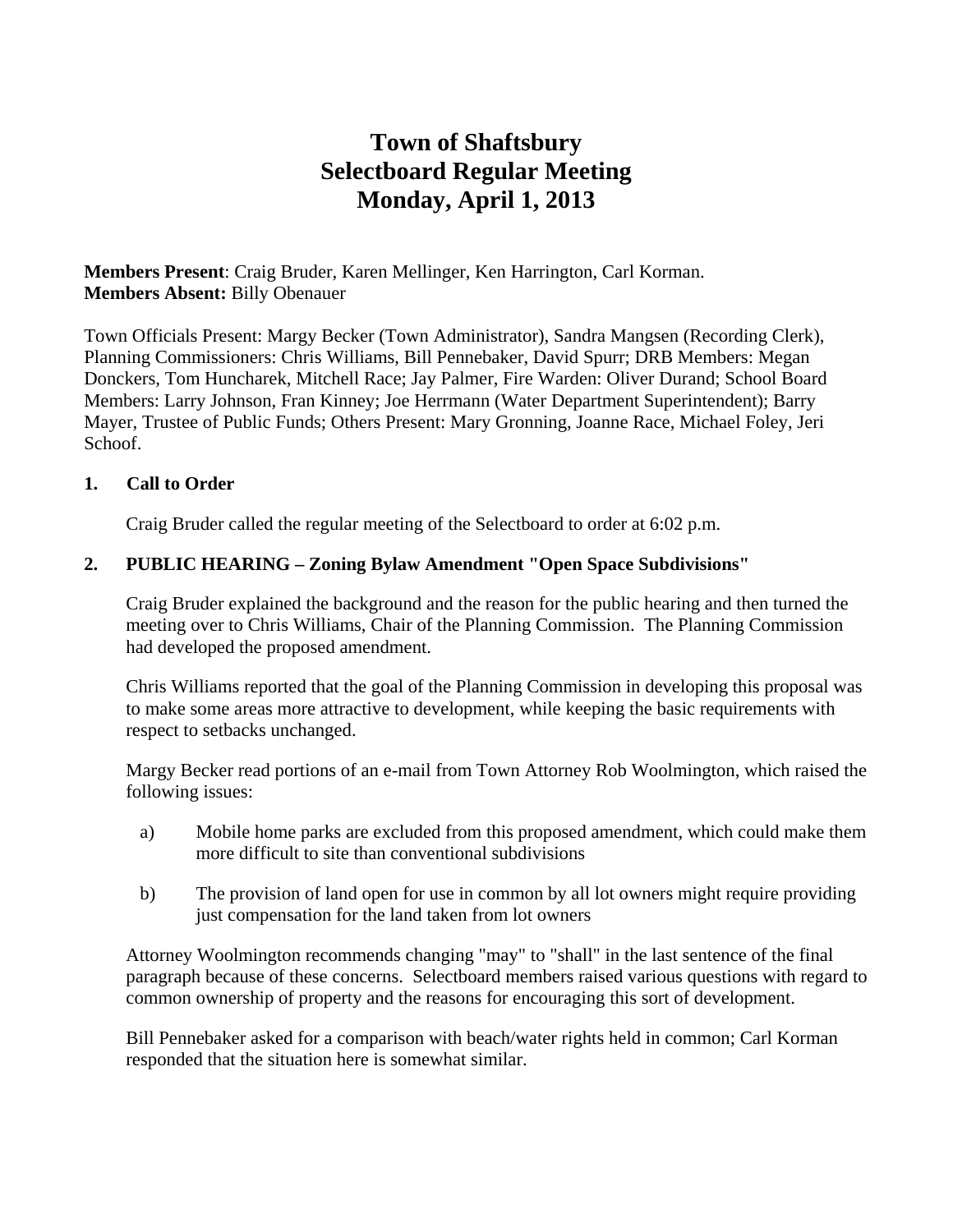There was a discussion of why the Planning Commission did not mention mobile homes in this proposal, thus excluding them from the potential "density bonus."

Bill Pennebaker noted two areas that seem to require further attention in the proposed amendment:

- a) the lack of setback requirements on individual lots
- b) the lack of restrictions on further development of the parcel that has already been subdivided and received a density bonus.

Bill Pennebaker recommended inserting a sentence to prevent further subdivision of a lot once it has been subdivided.

There being a conflict between subdivision regulations (Section 6.06) and the proposed bylaw amendment, Chris Williams recommended inserting a reference to the subdivision regulations in zoning bylaws to direct applicants' attention to this proposed regulation on open-space subdivisions.

Ken Harrington reported on community feedback he had received, indicating that residents had difficulty understanding the proposal. He also asked about the likelihood that low-income housing would result from this proposal.

Craig Bruder responded that the idea is to encourage preservation of open space within subdivisions. It does not specifically mention low income housing, which could be developed under this proposal.

Ken Harrington asserted that he would prefer a simpler, more cut and dried proposal; Carl Korman remarked that the proposal seems quite clear as it stands; Karen Mellinger agreed that the proposal is clear, and noted her appreciation for the Planning Commission's work in developing it.

Chris Williams suggested that the proposal also should include a definition of "multi-family housing."

Jay Palmer asked about the role of steep land in a parcel (i.e., land with a grade of more than twenty-five percent); it was pointed out that the area on which the density bonus depends must be buildable, thus excluding land with a steep grade.

Oliver Durand asked a question about changes to zoning districts; it was explained that such changes were not the topic of this hearing. This matter still rests with the Planning Commission.

Craig Bruder asked if there were other comments; none were offered.

There was some concern that the hearing might have to be re-warned if the intention is to put the proposed changes in the subdivision regulations, rather than as an amendment to the zoning bylaws. Whether the matters discussed are merely clarifications or substantive changes was also considered.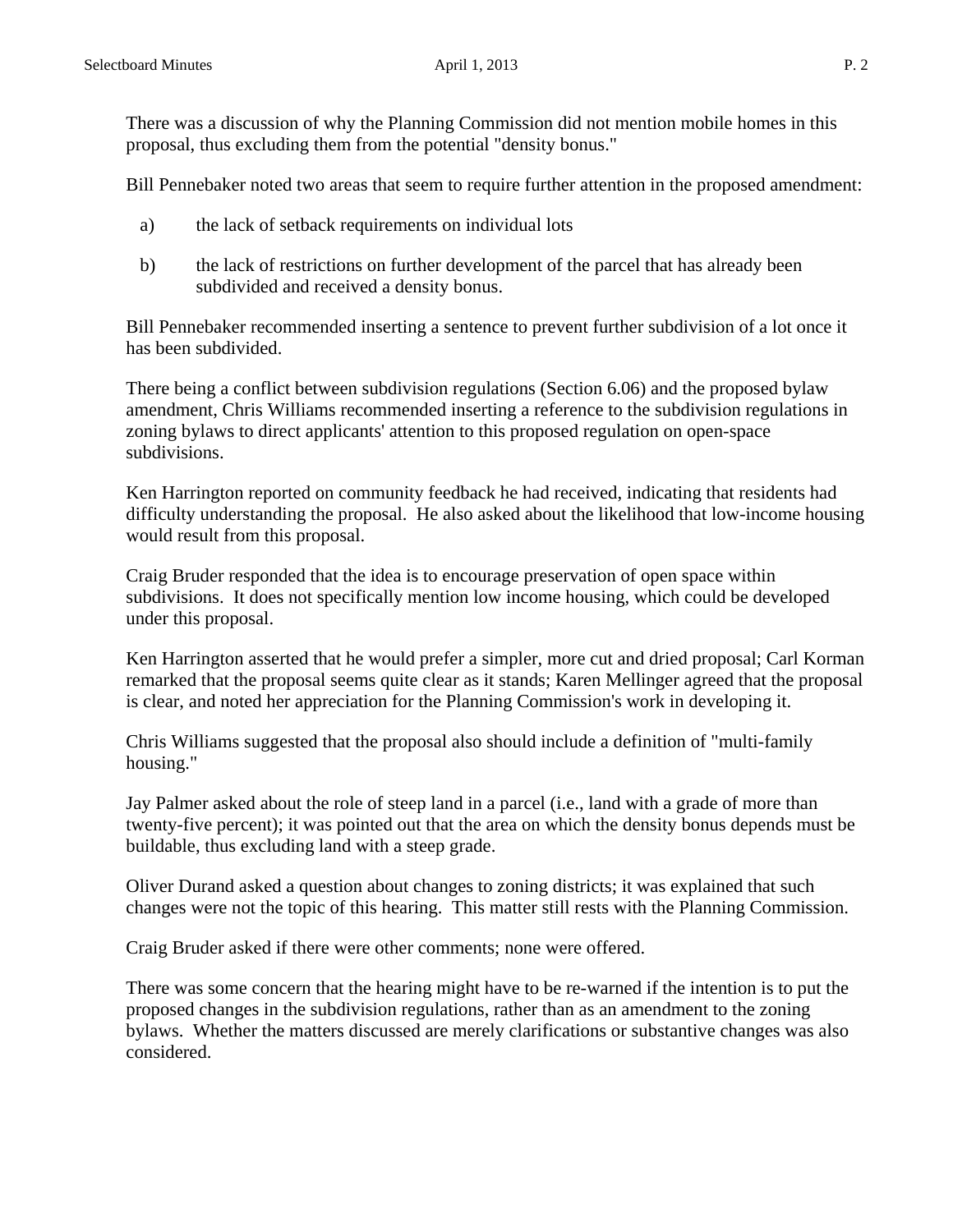Karen Mellinger suggested that including mobile home parks in the regulation might be considered a substantive change.

The Chair continued the public hearing Apr 15at 6:30PM. Chris Williams will alter the wording of the proposal so that it will fit conveniently within the subdivision regulations.

## **Motion. To recess the Selectboard meeting for a Water Board meeting. Moved by Carl Korman; seconded by Ken Harrington. Carried 4-0-0.**

The Water Board meeting was adjourned at 7:21 p.m. (refer to separate minutes)

### **Motion. Carl Korman moved that the Selectboard meeting be reconvened. Seconded by Karen Mellinger. Carried unanimously.**

The Selectboard meeting was reconvened at 7:23 p.m.

# **REGULAR BUSINESS**

### **3. Announcements –**

Margy Becker noted that deck repairs to Bridge 35 on Lower East Road will begin on April 10.

A Hazardous Waste day is scheduled for April 27 at the transfer station; hours will be limited 9AM – Noon. Margy Becker is trying to find a way to dispose of florescent light bulbs on the same day, but it is somewhat problematic. Moreover, there has been some illegal dumping of such light bulbs in the town by an unknown person or company.

### **4. Conflict of Interest Statement**

There were none.

### **5. Public Comments**

Mary Gronning expressed her disappointment over the recent appointment of David Mance to another term on the Development Review Board, without following the proper procedures for such appointments. She noted that Vermont has been cited as deficient in professional ethics and in following standard procedures, according to a recent study. Past Selectboard procedure was to require interviews for all candidates for appointments to the Planning Commission or to the Development Review Board. In the case or Mr. Mance no interview was held, and the opening was not publicly advertised in advance. She concluded by encouraging the Selectboard to treat everyone equally and to follow its own procedures.

Craig Bruder responded by apologizing to Selectboard members and the public for not following the procedures they had established. He promised to do better in the future. Karen Mellinger pointed out that the Selectboard had recently conducted a lengthy series of interviews to appoint a number of candidates, but, after the fact, would have preferred to have adhered to established procedures in this case. Jeri Schoof noted that she agreed with Mary Gronning's comments.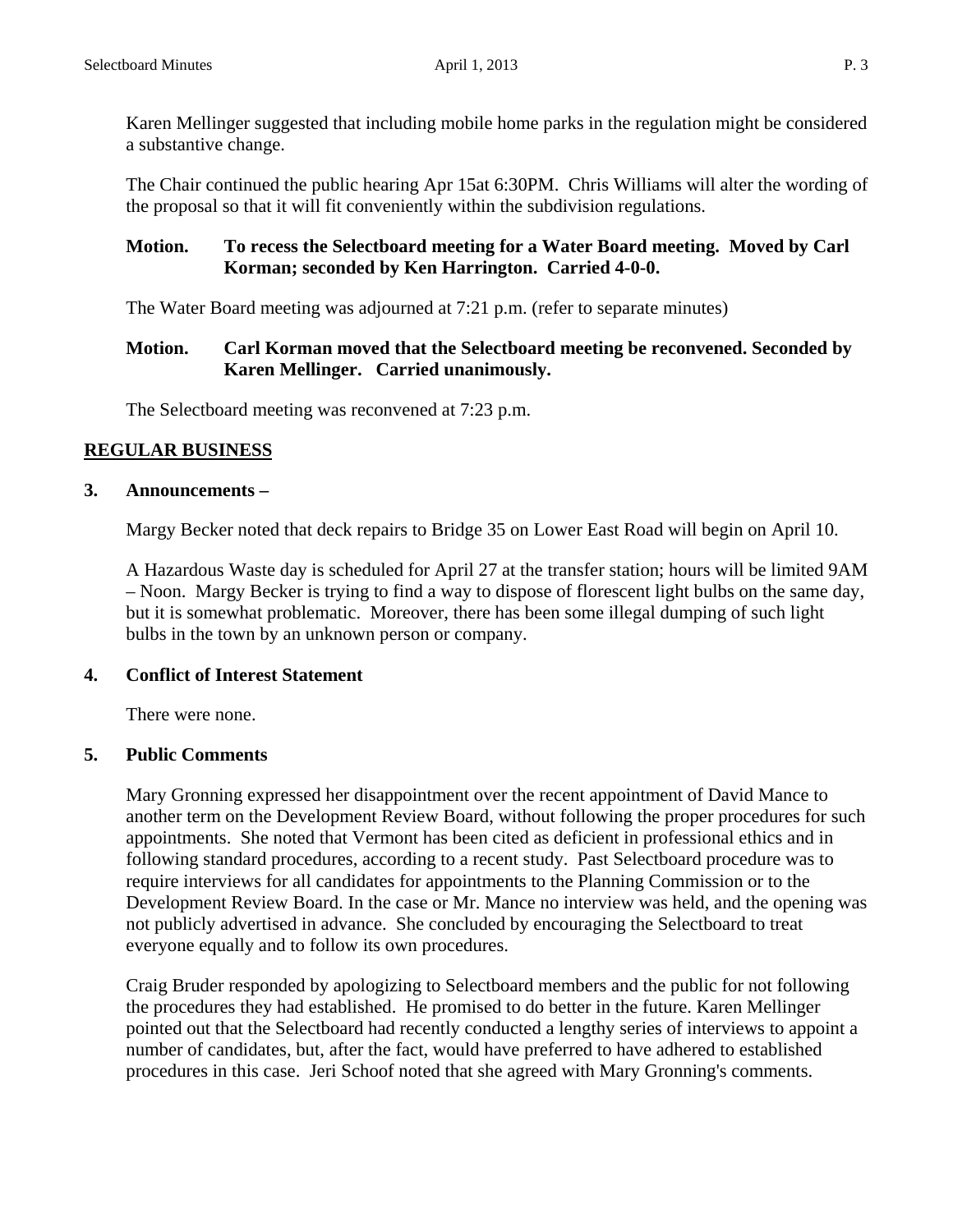Jeri Schoof announced an upcoming meeting of the Shaftsbury Garden Club and invited new people to join the club and help to look after selected properties in town. The meeting will be held at 2 p.m. on Apr 10 at the Methodist Church.

Mike Foley asked why his previous application to serve on the Development Review Board was apparently not considered. In his view the Selectboard should not have assumed the outcome would have been the same had interviews been conducted and policy followed. In his view this is yet another instance of a lack of transparency on the part of the Selectboard.

Karen Mellinger responded that they had indeed made a mistake in this instance, but that the Development Review Board needs to be functioning. Many candidates including Mike Foley had been considered carefully during the recent round of appointments.

### **6. Approve Annual Highway Financial Plan/Paving grant application**

Margy Becker presented a form from VTRANS, which serves to demonstrate that the town is spending at least \$300/mile to maintain or improve town roads. Their interest is in ensuring that the town is keeping its infrastructure up-to-date.

\$175,000 is the maximum grant from the State, representing either 70 or 80% of cost of a highway project, depending on whether there is an updated inventory of culverts on every town road. Margy Becker noted that the list of culverts is up-to-date, but she would also like to inventory traffic control signage and perhaps street signage.

### **Motion. To accept the annual financial plan for the Town's highways. Moved by Karen Mellinger; seconded by Ken Harrington. Carried unanimously.**

### **7. Town Officer (Annual) Appointments**

Several annual appointments of town officers need to be made: Emergency management coordinator; Energy coordinator; Tree warden; Town health officer. Margy Becker will ensure that these vacancies are appropriately advertised. The appointments will be considered at the next meeting.

# **8. Conflict of Interest Policy – 3rd Reading**

There was a discussion of the draft, especially with regard to real vs. apparent conflict of interest, and of comments that former Selectboard Chair, Lon McClintock, had intended to submit.

Ken Harrington asked for clarification in a situation where he might be among bidders on a town project. Craig Bruder advised that in such a situation, the proposed policy would suggest that Ken Harrington would recuse himself from discussion and voting on awarding of the bid.

The members decided to revise the draft policy based on their notes from previous discussions. Of special concern are paragraphs 6B and 5C, which appear to be in conflict. Karen Mellinger will revise the document for further discussion.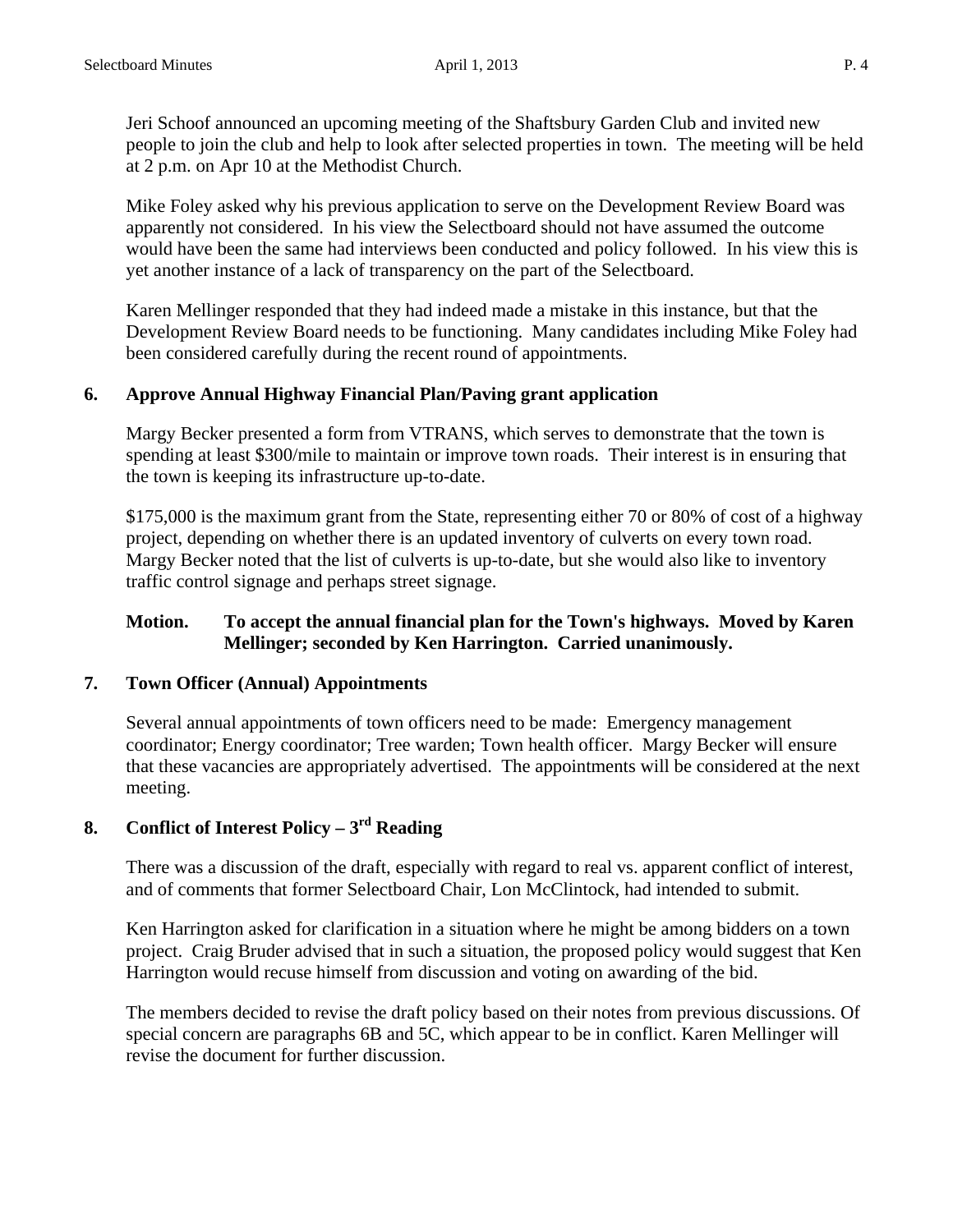# **9. Letter of Support – Batttenkill Valley Health Center (Arlington)**

The Selectboard has been asked by Dr. Michael Welther to provide a letter of support for the establishment of the Battenkill Valley Health Center, which hopes to provide health care to underserviced populations.

Carl Korman noted that his only knowledge of the individual and the project is from the newspaper. Dr. Welther will be invited to describe the initiative at a future meeting

### **10. Approval of Selectboard Liaison Assignments**

The assignments will be considered at a future meeting.

## **11. Town Garage Committee Status**

Karen Mellinger reported that the committee met; minutes were distributed to Selectboard members. Fourteen people attended the first meeting, including several who had direct knowledge of the work already undertaken to develop the recent proposal for a new town garage.

The committee plans to meet bi-weekly, on the second and fourth Wednesday of each month, at Cole Hall, 6:30 p.m. Agendas will be posted in advance.

Several individuals have volunteered to work on the public communication aspect of the committee's work.

The committee discussed the recent defeat of bond issue and concluded that the cost was seen as the main problem. Different approaches to construction were considered. There was a discussion of the attempt to acquire a lot adjacent to the existing garage. The Town does not consider this to be an option, presently.

Barry Mayer described the way the meeting was conducted and suggested the group might appoint a facilitator rather than a chair.

Ken Harrington asked how much salt and sand was used in a year by the Town. Margy Becker informed him the Town uses 600 tons/year. Craig Bruder promised that the information on sand tonnages would be made available.

Barry Mayer pointed out that time is short if, a November bond vote is envisioned. He recommended providing information to the community by whatever means may be available.

# **12. Town Administrator's Report – Margy Becker**

The Fire Department annual dinner is scheduled for Apr 20. A meeting with the web site developer is scheduled for April 5.

Margy Becker is consulting with TAM regarding disposal of contaminated used oil. She noted the Animal Control Officer has asked about how to deal with farm animals that need to be impounded.